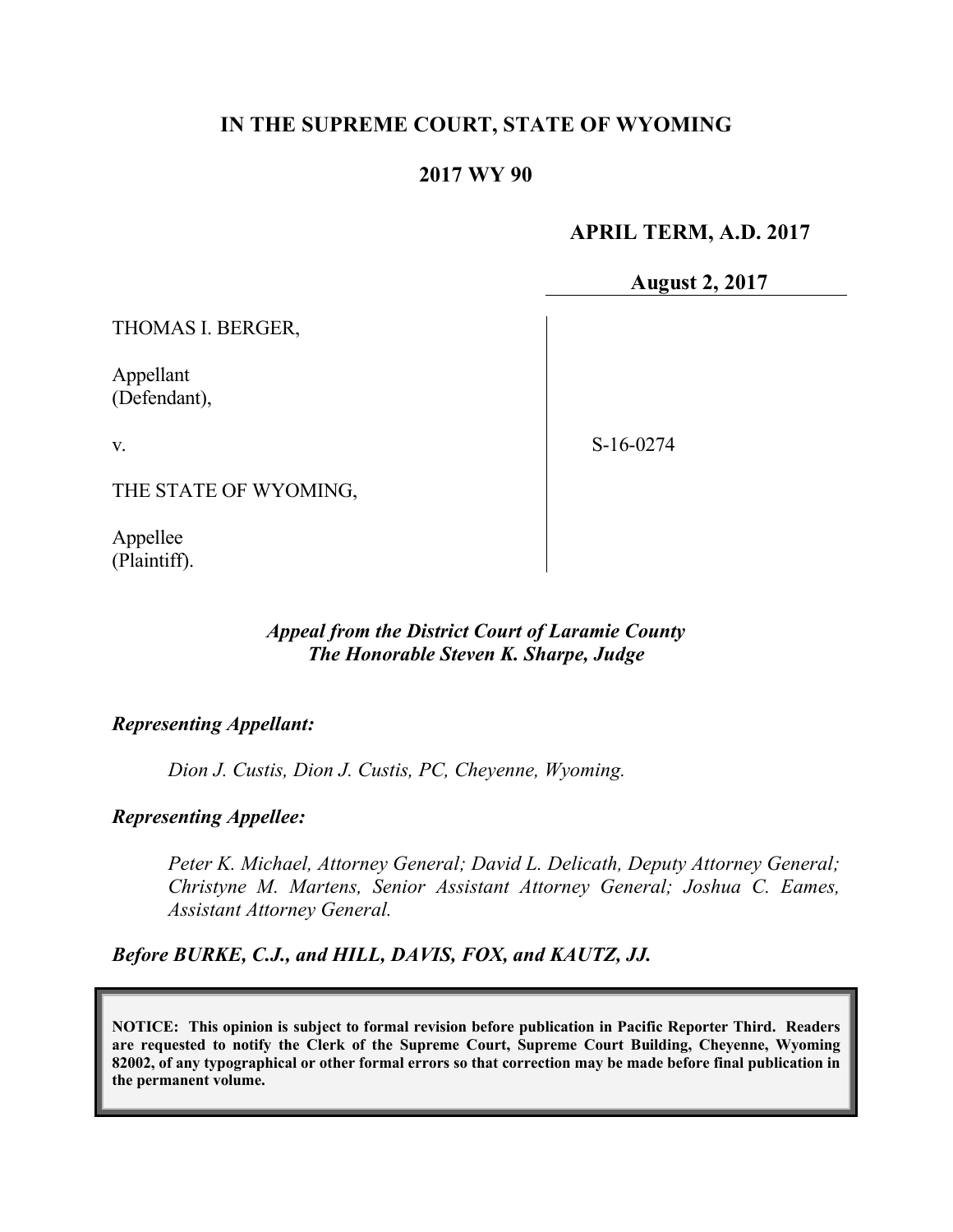## **BURKE, Chief Justice.**

[¶1] Appellant, Thomas I. Berger, pled guilty to third-degree sexual abuse of a minor. He subsequently moved to withdraw his guilty plea. The district court denied the motion. Appellant contends that the district court abused its discretion in denying the motion. We affirm.

## *ISSUE*

[¶2] Did the district court abuse its discretion when it denied Appellant's motion to withdraw his guilty plea?

## *FACTS*

[¶3] Pursuant to a plea agreement, Appellant pled guilty to a charge of third-degree sexual abuse of a minor. The State agreed to recommend a deferred conviction and probation pursuant to Wyoming's "first offender" statute, Wyo. Stat. Ann. § 7-13-301(a)  $(LexisNexis 2013).$ <sup>1</sup> Consistent with the statute and the State's recommendation, the district court accepted the guilty plea without entering a conviction and imposed five years of supervised probation.

[¶4] Nearly two years later, the State petitioned to revoke Appellant's probation. It alleged several violations of the conditions of his probation, including missing scheduled appointments, failing to report his loss of employment, and failing to keep his probation agent apprised of his whereabouts. The State later filed an addendum to the petition alleging additional probation violations.

[¶5] Shortly thereafter, Appellant filed a motion to withdraw his guilty plea. He claimed that his defense counsel had failed to inform him of "an excellent defense to the charge" against him. For that reason, he contended he had received ineffective assistance of counsel, and was prejudiced because he would not have pled guilty if he had been aware of this affirmative defense. Following a hearing, the district court denied the motion.

 $\overline{a}$ 

 $<sup>1</sup>$  That statute, in relevant part, provides:</sup>

If a person who has not previously been convicted of any felony is charged with or is found guilty of or pleads guilty or no contest to . . . any felony . . . the court may, with the consent of the defendant and the state and without entering a judgment of guilt or conviction, defer further proceedings and place the person on probation for a term not to exceed five (5) years upon terms and conditions set by the court.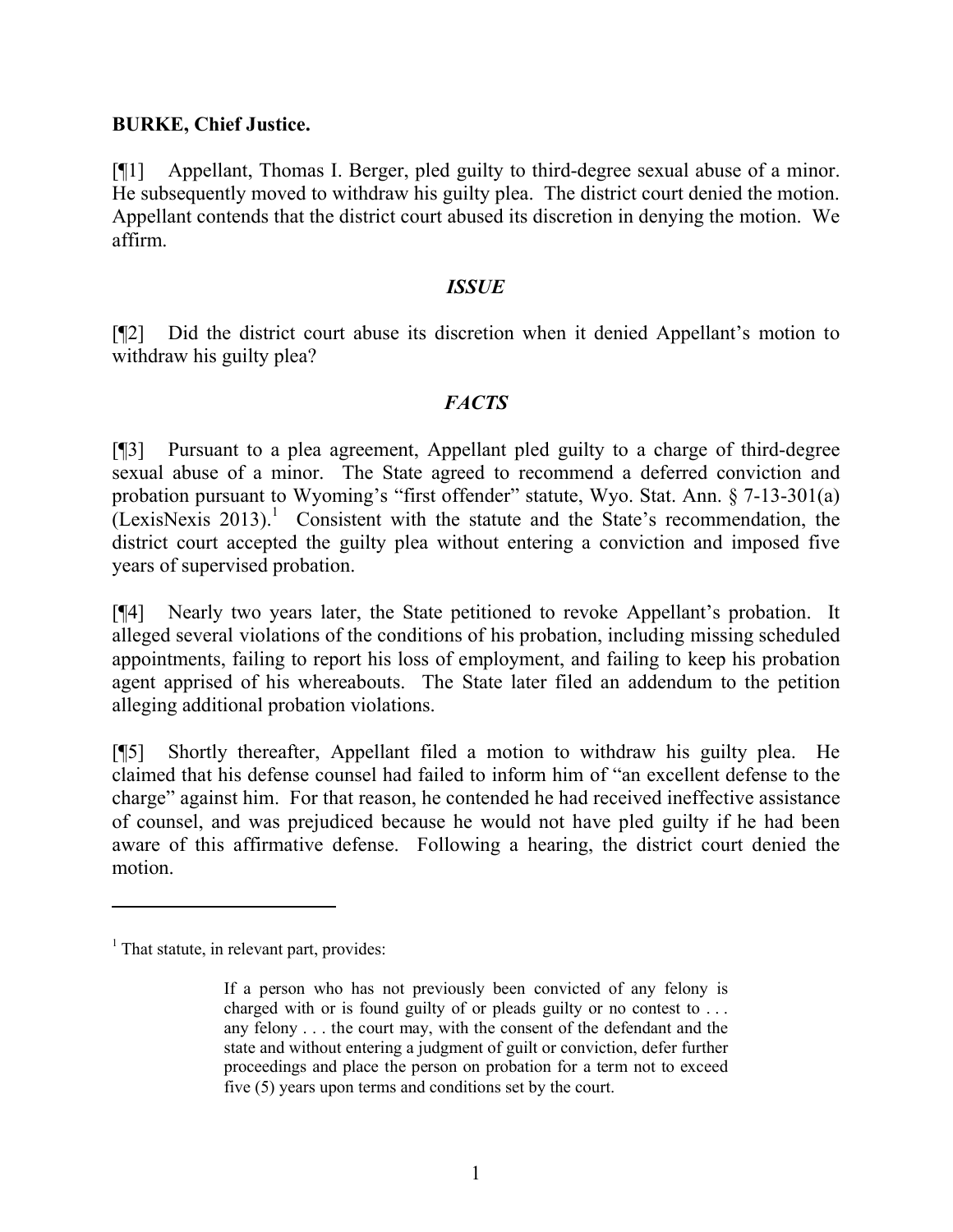[¶6] Appellant then admitted to several of the probation violations alleged by the State. The district court revoked his probation, entered a conviction on the charge of thirddegree sexual abuse of a minor, and sentenced Appellant to three to five years of incarceration. This appeal followed.

## *STANDARD OF REVIEW*

[¶7] The ultimate question in this case is whether the district court erred in denying Appellant's motion to withdraw his guilty plea. "We review the district court's determination on that issue for an abuse of discretion." *Ortega-Araiza v. State*, 2014 WY 99, ¶ 24, 331 P.3d 1189, 1198 (Wyo. 2014). A court abuses its discretion only when it could not reasonably decide as it did. *Venard v. Jackson Hole Paragliding, LLC*, 2013 WY 8,  $\P$  6, 292 P.3d 165, 168 (Wyo. 2013). To determine whether the district court could reasonably deny Appellant's motion, we must review its determination that Appellant's counsel was not ineffective. "Claims of ineffective assistance of counsel involve mixed questions of law and fact and are reviewed *de novo*." *McNaughton v. State*, 2016 WY 112, ¶ 11, 384 P.3d 276, 278 (Wyo. 2016) (quoting *Hibsman v. State*, 2015 WY 122, ¶ 14, 355 P.3d 1240, 1244 (Wyo. 2015)). Underlying that determination is the district court's conclusion that the affirmative defense set forth in Wyo. Stat. Ann. § 6-2-308(a) did not apply to Appellant's case. We review *de novo* the district court's interpretation of the statute. *Rambo v. Rambo*, 2017 WY 32, ¶ 6, 391 P.3d 1108, 1110 (Wyo. 2017).

## *DISCUSSION*

[ $[$ [8] Appellant pled guilty to the crime set forth in Wyo. Stat. Ann. § 6-2-316(a)(iv). That statute provides, in relevant part:

> [A]n actor commits the crime of sexual abuse of a minor in the third degree if: . . .

> > (iv) Being seventeen (17) years of age or older, the actor knowingly takes immodest, immoral or indecent liberties with a victim who is less than seventeen (17) years of age and the victim is at least four (4) years younger than the actor.

When entering his guilty plea, Appellant informed the district court that he was twentythree years of age, that he had sexual intercourse with a sixteen-year-old, and that he was aware of her age.

[¶9] He now claims, as he did in the motion to withdraw his plea, that a statutory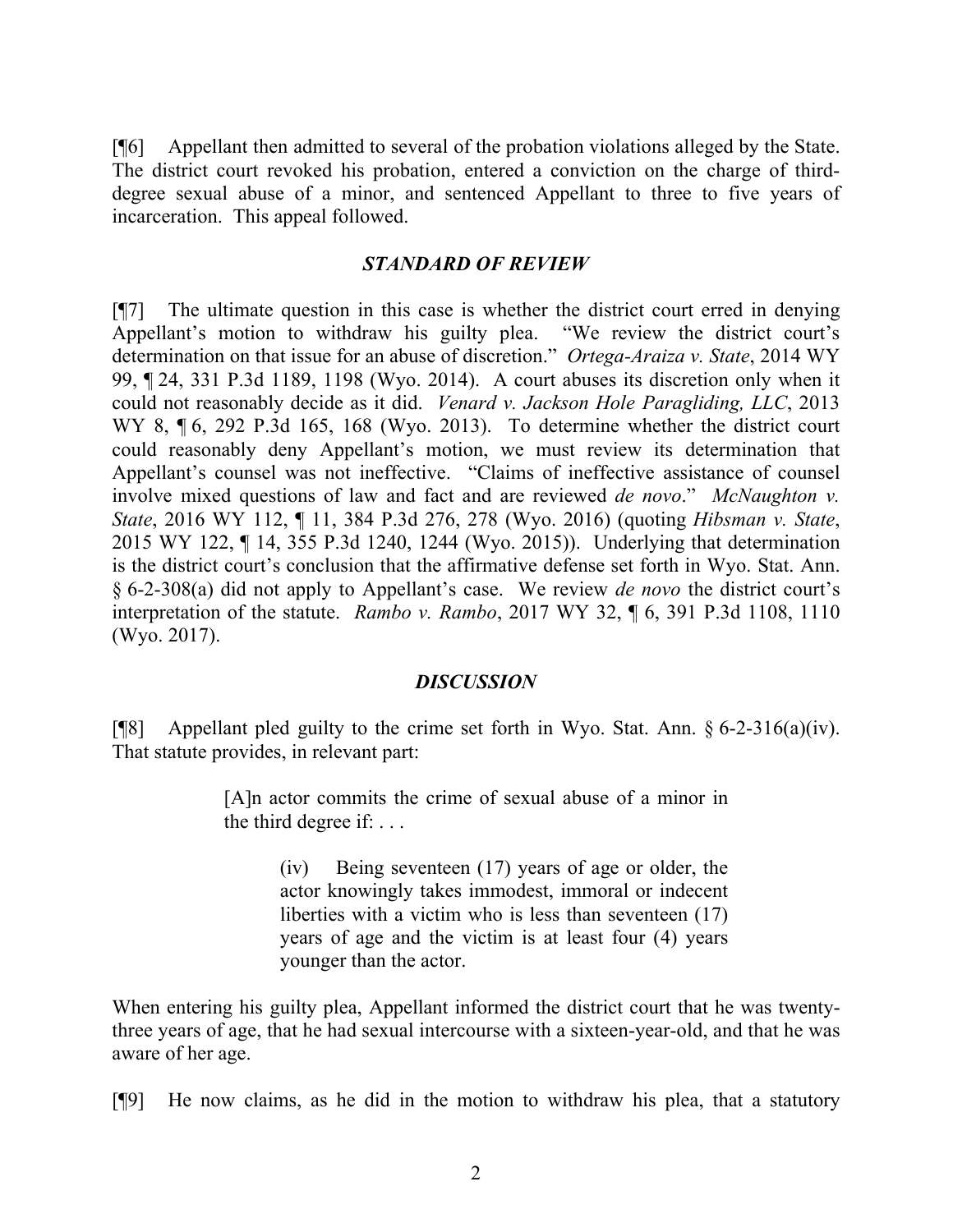affirmative defense was available to him. Wyo. Stat. Ann. § 6-2-308(a) provides in pertinent part that "if criminality of conduct in this article depends on a victim being under sixteen (16) years of age, it is an affirmative defense that the actor reasonably believed that the victim was sixteen (16) years of age or older." He asserts that he reasonably believed his victim was sixteen years old because she was, in fact, sixteen years old. He contends that his counsel did not inform him of this potential defense when advising him to plead guilty, that this failure constituted ineffective assistance of counsel, and that he was prejudiced "because it was unquestionably clear that the defendant would not have [pled] guilty but for counsel's erroneous advice."

[¶10] W.R.Cr.P. 32(d) establishes two different standards for deciding motions to withdraw guilty pleas:

> If a motion for withdrawal of a plea of guilty or nolo contendere is made before sentence is imposed, the court may permit withdrawal of the plea upon a showing by the defendant of any fair and just reason. At any later time, a plea may be set aside only to correct manifest injustice.

The parties disagree over which standard the district court should have applied in this case. Appellant asserted that his motion was filed before he was sentenced because, pursuant to Wyo. Stat. Ann. § 7-13-301, the district court had deferred his conviction and sentencing. The State counters that the stricter "manifest injustice" standard should apply, relying on the policy rationale explained by a Wisconsin court of appeals:

> [The appellant's] motion to withdraw his plea came only after the State had moved to revoke the diversion agreement. [He] thus knew when he sought withdrawal of his plea that he was facing a stiffer punishment for the felony offense than he originally contemplated when he entered the guilty plea. The higher burden of the manifest injustice standard is thus appropriate, since it is a deterrent to defendants testing the waters for possible punishments and acting out of disappointment in the eventual punishment imposed.

*State v. Barney*, 213 Wis.2d 344, 354, 570 N.W.2d 731, 735 (Wis. Ct. App. 1997) (quotation marks omitted). *See also State v. Daley*, 292 Wis.2d 517, 527-28, 716 N.W.2d 146, 151 (Wis. Ct. App. 2006).

[¶11] Our precedent supports Appellant's position. As we set forth in *Jackson v. State*, 2012 WY 56, ¶ 15, 273 P.3d 1105, 1111 (Wyo. 2012):